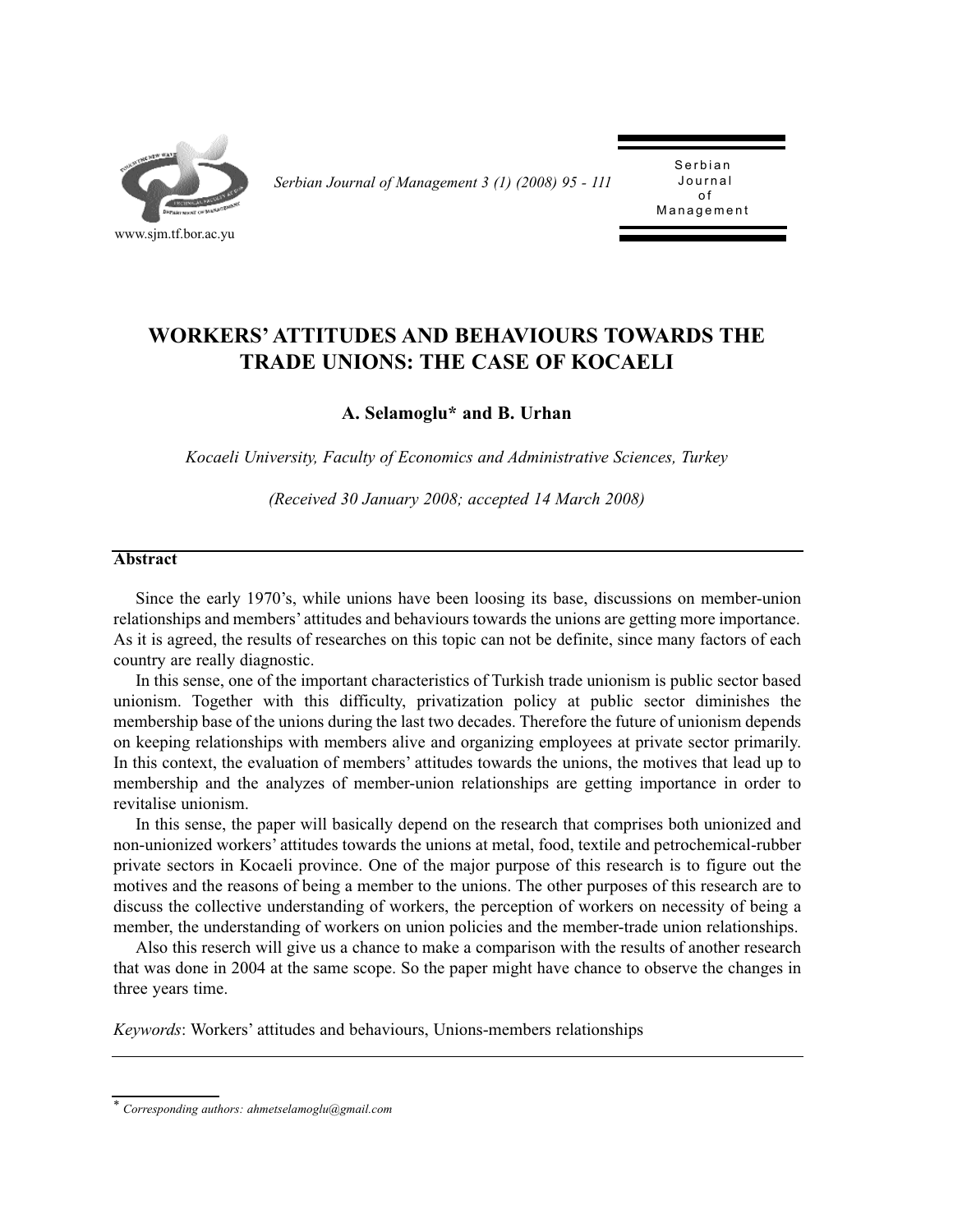### **1. INTRODUCTION**

Keynesian model which had been applied until 1970's lost its efficiency when capitalist economic system underwent a crisis. New liberal policies and flexible manufacturing model adopted to overcome this crisis created a transformation which urged countries towards a new structuring and labour division in world economy and politics.

In this process, trade unions which are basic organizations of labour movement have lost considerable power and reliability. In parallel with this loss, debates regarding the fact that unions are in a representation crisis have arisen. The apparent part of this problem is the decrease in the number of union members.

According to data of Ministry of Labour and Social Security(MoL) which takes only the number of registered workers in Turkey as a basis, unionization rate which was 62.7% in 1992 decreased to 58.21% in 2006. On the other hand, unionization rate among civil servants which was 62% in 2002 decreased to 49.2% in 2006.[1] MoL data are questionable due to various reasons. Thus, different calculation methods regarding unionization rates have been tried. According to a study which was carried out by considering all of the salaried workers in Turkey, unionization rate was 22.2% in 1988, decreased to 15% in 2004. Besides, the number of beneficiaries of collective bargaining was calculated as 8% in 2004.(Celik,19.01.2007) Thus, reliability and solidarity problems experienced in unions where power of representation of workers is very low become more evident day by day.

# **2. OBJECTIVE CONDITIONS OF TURKISH TRADE UNION MOVEMENT**

#### **2.1. New Liberal Policies**

1980s in Turkey is the period when economy was tried to be integrated to global system under the leadership of liberation of economic-financial system and private sector. In this process, privatizations were accelerated, public sector was gradually withdrawn from investments and intense incentives were made in export sectors.(Ansal,2000)Thus,public employment decreased and union movement which intensified in public sector lost members.

Another reality regarding growth in the open economy is economic crisis and instabilities which displayed their effect especially upon organized workers. Briefly, Turkish economy displays an image which is stuck between growth-crisis spiral in the last 15 years.(Yeldan, 2001) In this context, prohibitions imposed on union movement by legal and institutional arrangements in an open economy and crisis conditions have strengthened opportunities of employers to balance increasing competitiveness and profit rates especially by low wage strategy.

In brief, while collective disintegration among workers has accelarated with new liberal policies, insecurity has intensified, it has become more difficult for unions to get organized and solidarity has eroded.

#### **2.2. Structure of Employment**

Union movement in Turkey emerged and developed in an economic environment which was away from a process where majority of the society became workers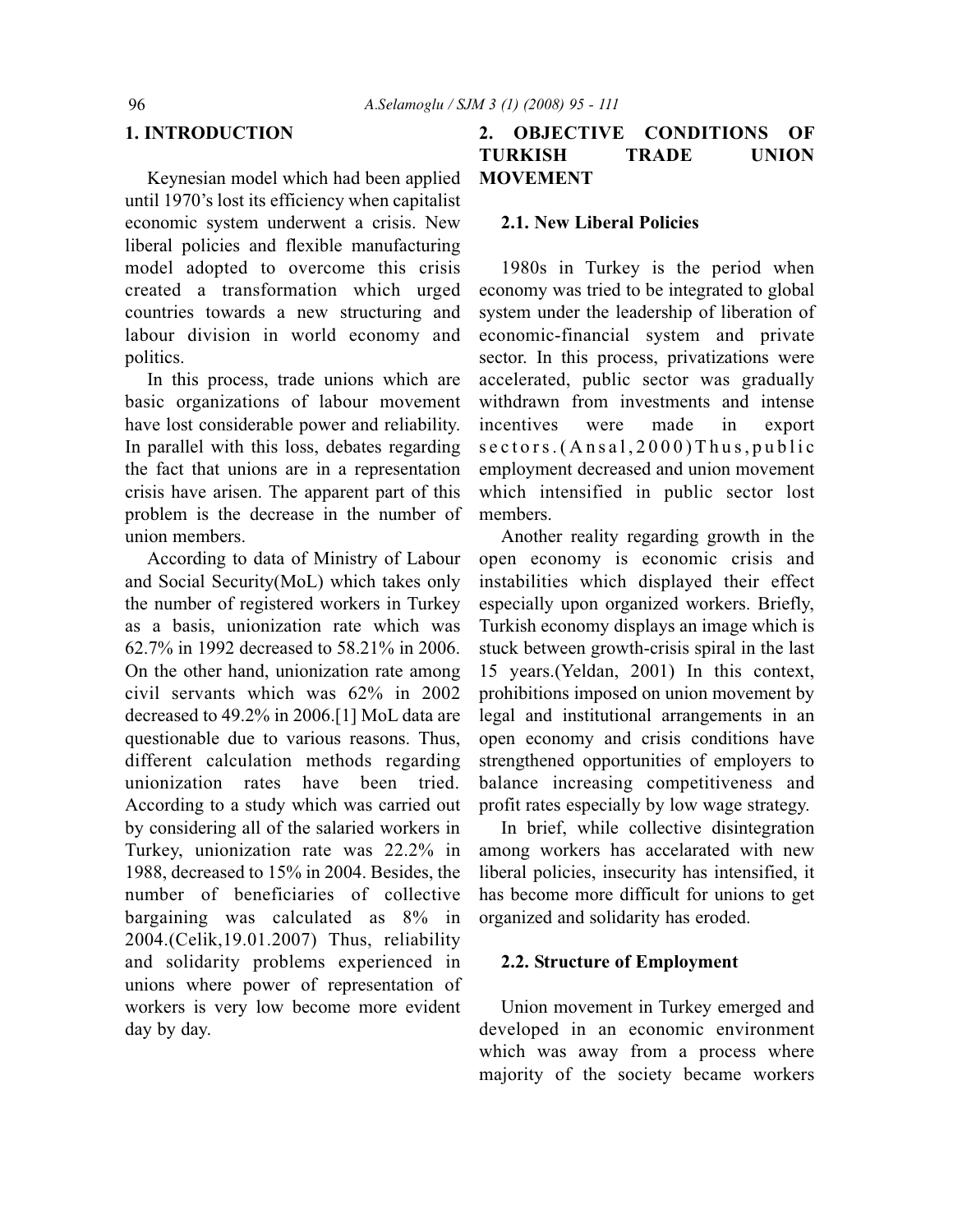rapidly with industrialization as in the West.(Işıklı, 1993) Even today, only 57% of labour force is salaried workers and daily wage status. While no change has occurred in the rate of self-employed, the number of unpaid family workers has decreased depending on agricultural disintegration compared to 2004. This panorama is clear indicator of the fact that Turkish labour market does not have specific characteristics of salaried societies yet.

A considerable part of salaried workers are employed in small enterprises where informal relations are dominant. Actually, the economy is based on small enterprises. According to 2006 data in Turkey, 94% of private sector enterprises are composed of workplaces employing 1-24 workers. (Ministry of Labour and Social Security, 2006)

The rate of unregistered workers which was 53% in 2004 decreased to 45.6% in the first three months of 2007. It was determined in 2004 that 21.2% of salaried workers and 91.7% of daily wage earners worked unregistered. It is understood that this situation has not changed according to data of the first three months of 2007. According to data, the rate of unregistered salaried workers is 21.1% and the rate of unregistered daily wage earners is 89.5%.[2] Besides, structural unemployment is an another challenge to the union movement. At the first few months of the year 2007, unemployment rate is approximately 11% and goes up to 14% out of agricultural sector in Turkey.

Economic structure in Turkey which is stuck between growth-crisis spiral after 1980 due to insufficient industrialization and includes uncertainties has increased labour market segmentation, which is a general characteristic of developing countries. Today, labour market has a patchy image composed of a large unqualified and unorganized group wary of social securities and with low wages except a narrow group employed in urban area composed of qualified workers who are union members and are under the scope of social security. (Senses, 2003) Consequently, these structural characteristics impair collective aspect of employment relations and icause unions to shrink and incline to more introvert and defensive politics.

### **2.3. Social Unreliability and Alternative Solidarities**

While liberal economy and disintegration in agricultural sector after 1980 have intensified immigration, a heterogenous social pattern has emerged where transitions among small entrepreneurship, marginal works, unregistered and registered employment are intensive. This structure in cities is fed from social mechanisms which provide solidarity that migrants have developed among themselves to adapt to city. Family and rural relations, religious organizations and other traditional solidarity types precede relations which enable migrants to hold onto daily life. The fact that shantytowns, which host a considerable part of urban population, provide traditinal solidarity that prevents a class-oriented solidarity, organization and politics which will integrate workers on the basis of common interests.(Sengül, 2002).

#### **2.4. Approach of Employers**

Employers have tended to more aggressive disunionisation applications in public and private sectors due to increasing effect of liberal policies after 1980. As examples, contract personnel, subcontracting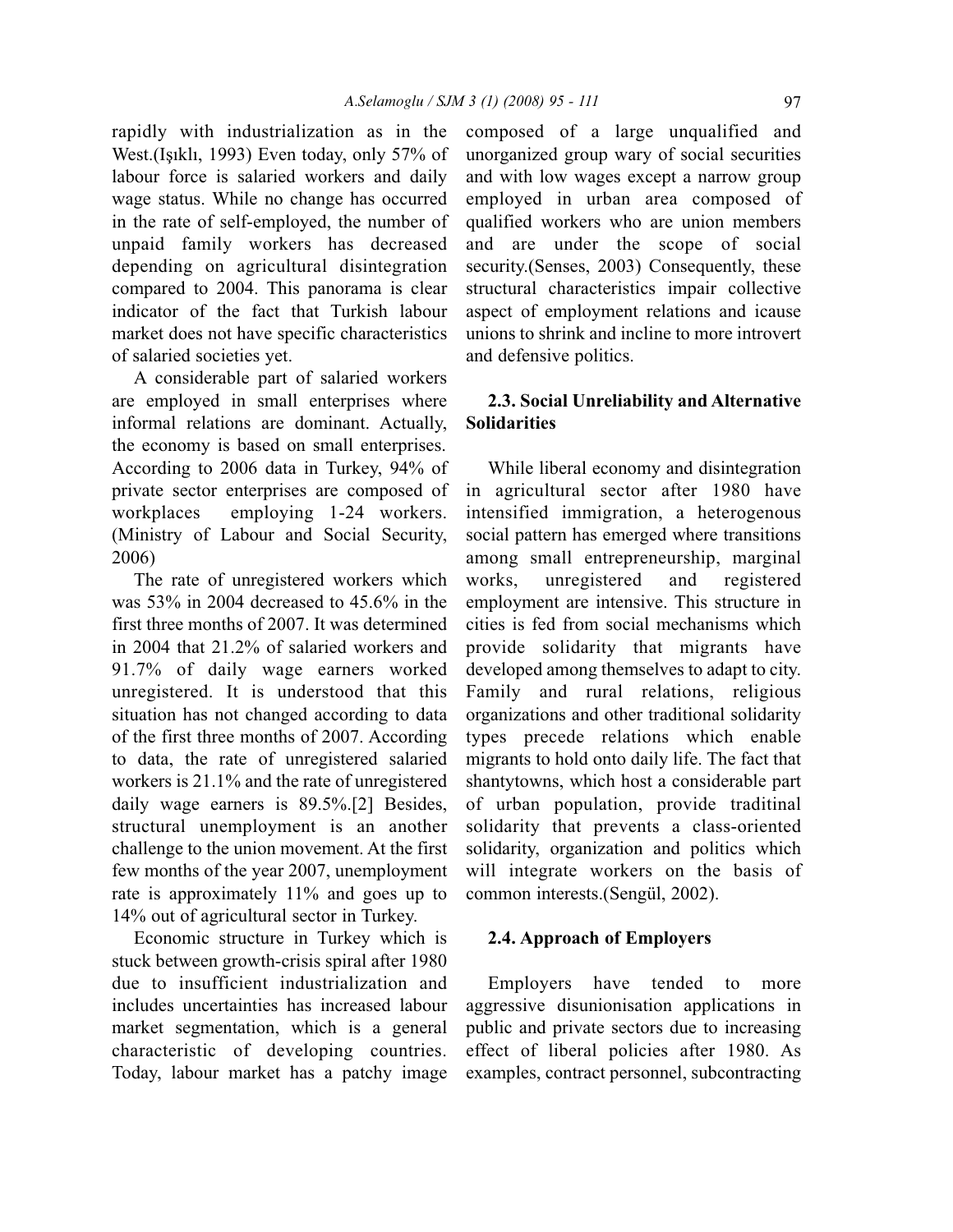and part-time employment have increased and many applications such as shifting production out of workplace, human resources policies have become widespread. Besides, employers in private sector abuse dismissal threat to prevent organizational efforts of unions and try to persuade workers to disunionisation by using informal relations such as ethnical discrimination, kinship as well as face-to-face negotiations even the law of job security was enacted.

Benefiting from legal loopholes and weaknesses of unions, employers disable organizational efforts in workplaces. On the other hand, unions have to carry out their organizational activities confidentally to prevent tactics of employers until they reach the necessary number of members in workplaces to be authorised for collective bargaining.

### **2.5. Union Structure and Problems**

Turkish trade unions could not attain ideological characteristic within their historical development. So unions emerged as organizations with the support of legal system have prefferred to develop their relations with the government which has been in the position of employer and to conclude collective bargaining by reaching an agreement with ruling party due to public sector-oriented organization. Such a structure has resulted in development of a pragmatic and conciliatory union understanding based on wage bargaining. In other words, instead of supressing upon ruling party by dynamics of labour movement, unions have tried to resolve problems via laws on industrial relations.(Kutal, 1997) In this context, union movement could not develop representation capacity and democracy understanding

which will reflect workers' identity and voice in society.(Koray, 1994)

Indeed, one of the important characteristics of Turkish trade unions is that they have a central and bureaucratic structure which is not open to participation. In brief, consultation bodies(board of directors, regional representatives board, workplace union representatives and various committees) have been disabled against decision-making bodies. Undoubtedly, while it has strengthened central structure, union leadership and its administration have transformed into life-long professional activities. It is not possible to expect from such union structure to strengthen interunion democracy.

# **3. WORKERS' ATTITUDES AND BEHAVIOURS TOWARDS THE TRADE UNIONS AND RELIABILITY RELATION**

#### **3.1. Objective**

The relation between workers and unions as well as workers' attitudes and behaviours to the unions are important determining factors in representation crisis trade unions experience. Thus, it is necessary that the relation of unions both with their members and potential members should be examined. However, it is necessary to state that quality of these relations is affected by macro and organizational factors. The main objective of this study is to determine workers' attitudes and behaviours to the unions within the framework of factors which we have tried to outline above.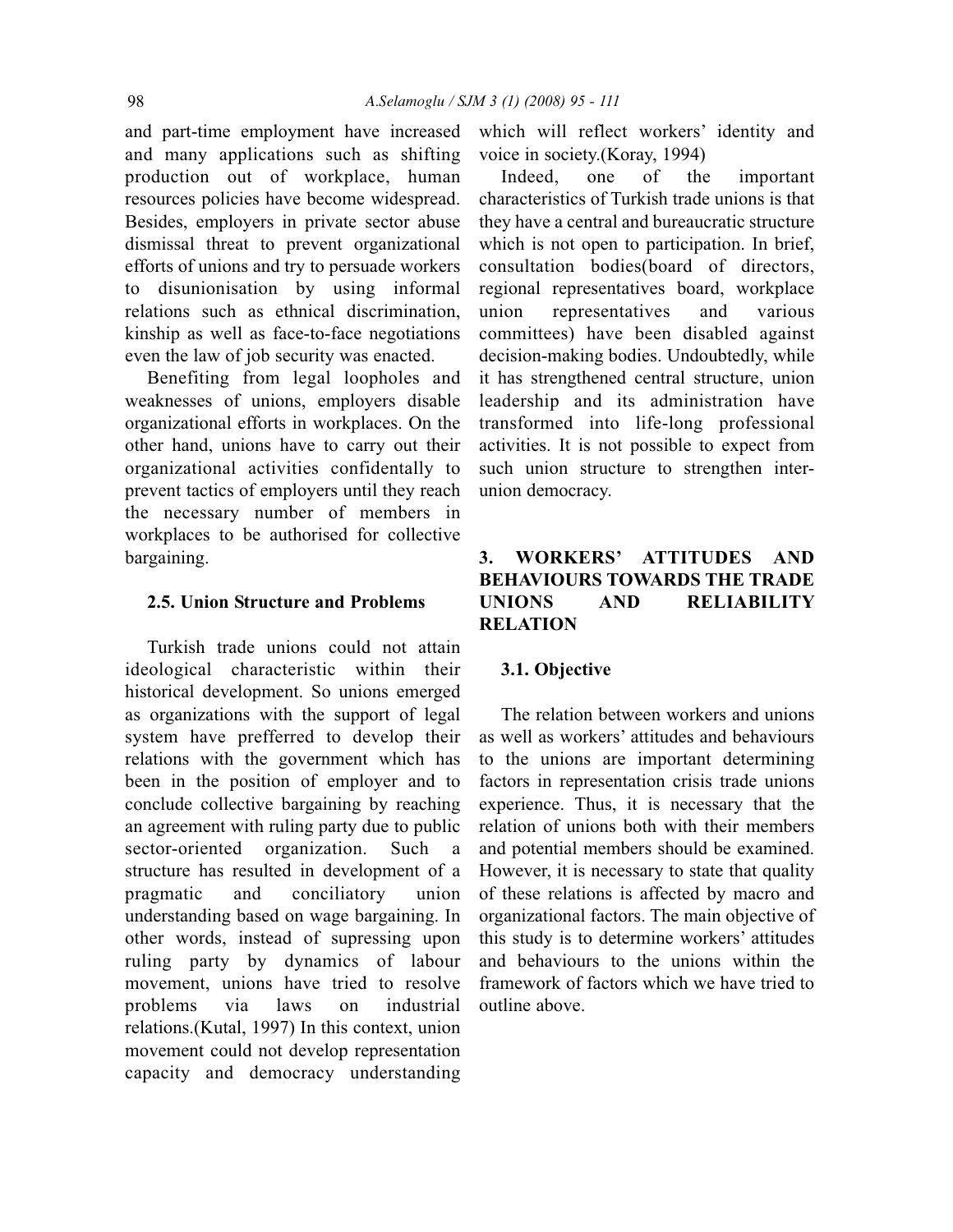#### **3.2. Background of The Scope of Study**

The study has been carried out in four sectors(metal, food, textile and petrochemical/rubber sectors) which have importance in industry both in city of Kocaeli and Turkey. The proportion of the number of workers employed in Turkey in these 4 sectors to the total number of workers employed in all sectors is 35.51%.

*Table 1. Unionized & Non-unionized Workers in the City of Kocaeli (January 2006)*

|               | Unionized (%) | Non-          |
|---------------|---------------|---------------|
|               |               | unionized (%) |
| Metal         | 64            | 36            |
| Food          | 60            | 40            |
| Textile       | 41            | 59            |
| Petrochemical | 79            | 21            |
| /Rubber       |               |               |

Textile sector where flexibility and subcontracting gained importance after 1980, metal sector which especially hosts international automative sector and where flexibility gains depth especially in subsectors, petrochemical/rubber sector where privatization, foreign capital investments and technological changes are important as well as food sector which has decreased in employment and export shares (Bugra) have been taken within the scope of the study.

Unionization rate in private sector in Turkey is 52.11% for petrochemical/rubber sector, 78.12% for food sector, 83.48% for textile sector and 69.32% for metal sector.(Ministry of Labour and Social Security, 2006) The unionization rate of three sectors except petrochemical/rubber in private sector of Kocaeli and especially in textile sector is lower than the general of Turkey1. The unionization rates in metal and food sectors are close to the average in Turkey. The unionization rate in private sector in Kocaeli(73%) is higher than total unionization rate in Turkey(58%).

In breif, these four sectors are important both for worker density and union movement in the process where unions lose members and the scope of collective bargaining narrows in the city of Kocaeli and Turkey as well.

#### **3.3. Data Collection Method**

Questionnaire method is used in collection of data and information. The questionnaire conducted on 411 workers whose 273 is unionized and 138 is nonunionized who are employed in textile, food, petrochemical/rubber and metal sectors in İstanbul and Kocaeli in 2004 is applied to the study2. But data covering only Kocaeli are taken into account in the comparison between 2004 and 2007.

### **3.4. Sample**

The sample is composed of unionized and non-unionized workers employed in private sector in Kocaeli. 400 questionnaires have been targeted but 300 questionnaires have been applied and of these 277 have been found to be valid. It has been preferred that questionnaires are carried out face-to-face. However, since unionized workers do not have enough spare time in workplaces as well as problems we have encountered in accessing to non-unionized workplaces necessitate that some questionnaire forms are distributed and filled out of workplaces and some are filled in groups. Another problem experienced during questionnaire application is worry and fear which workers have felt

<sup>1</sup>Registered workers are taken into consideration at these calculations  $2_{\rm Rvss}$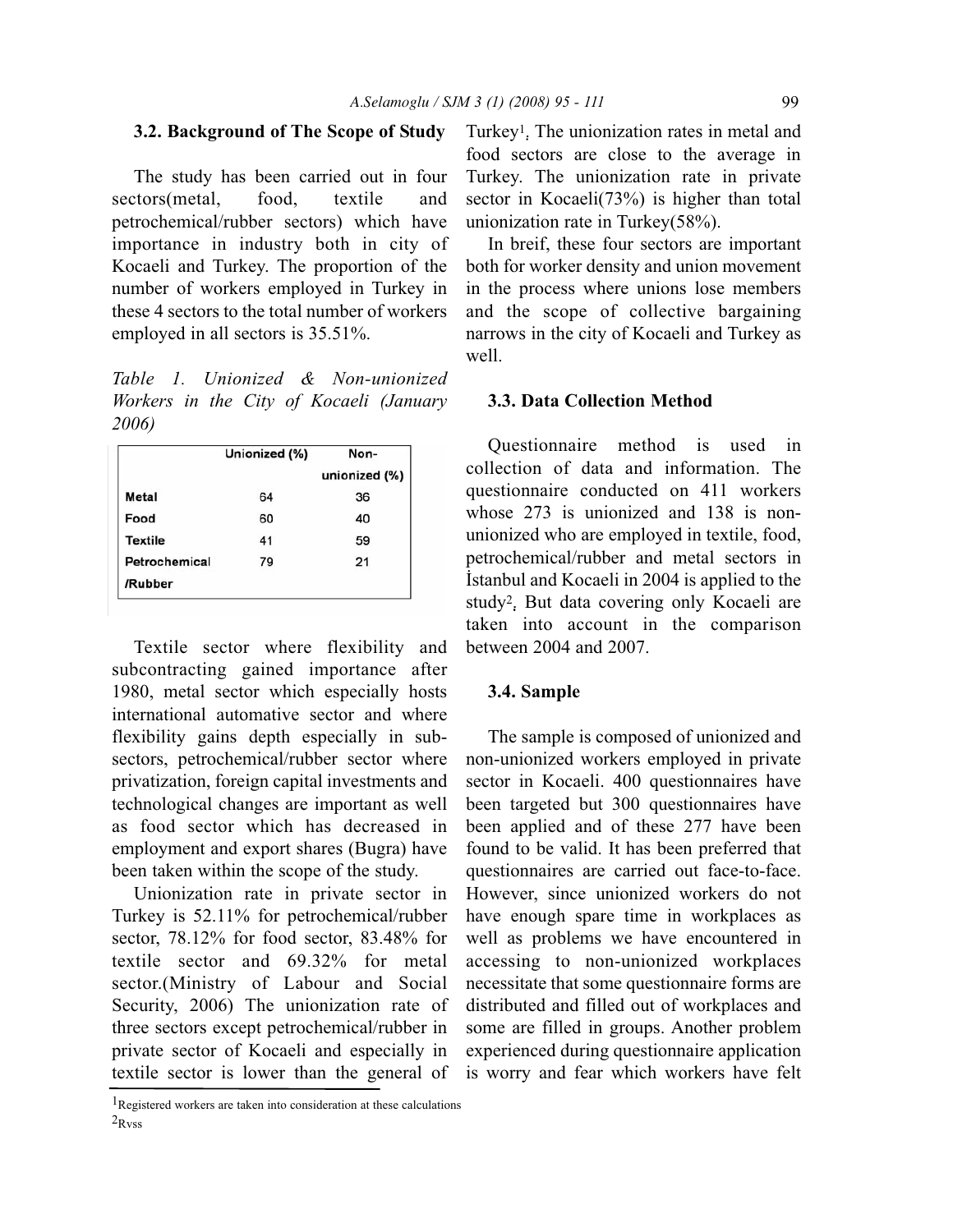*Table 2. Dispersion of Respondent Workers' Groups Employed in Establishments at Private Sector in Kocaeli (2007)*

| <b>Number of Workers'</b><br><b>Groups</b> | $\frac{0}{0}$ |
|--------------------------------------------|---------------|
| $1 - 9$                                    | 4.8           |
| $10 - 24$                                  | 1.8           |
| $25 - 49$                                  | 2.6           |
| $50 - 99$                                  | 4.1           |
| $100 - 249$                                | 34.3          |
| $250 - 499$                                | 17.7          |
| $500 +$                                    | 34.7          |
| Total                                      | 100           |

against themselves and their employers while answering questions. Thus, especially women and non-unionized workers have been reluctant to answer questions.

#### **3.5. Results and Evaluations**

#### *3.5.1. Worker Profile*

Organization in Turkey has been focused on medium and especially large-sized enterprises since organization in small-sized enterprises is difficult and unions exclude mostly small-sized enterprises from their targets. In this sense, 86.7% of those answering questionnaire within the scope of the study, 99.5% of those who are members of unions and 60% of non-unionized workers are employed in workplaces employing 100 or above workers.

When gender of respondents is considered, it has been observed that 85.9% of them are males and 11.6% of them are

females. 70.4% of male respondents are unionized, 29.6% of them are non-unionized and 48.4% of female respondents are unionized, 51.6% of them are non-unionized. It has been observed in age dispersion of participants that 52.4% of them are below 30. Also 54% of 277 respondents are employed in metal sector; 27.8% are employed in petrochemical/rubber sector; 11.6% are employed in textile sector and 4.7% are employed in food sector.

*Table 3. Main Criteria That Workers Use for Self-Identification (%)*

|                      | 2004 | 2007 |
|----------------------|------|------|
| Religion             | 17.7 | 27.8 |
| Nationality          | 35   | 26   |
| <b>Social Class</b>  | 26.6 | 15.9 |
| Gender               |      | 5.8  |
| Profession           |      | 4.7  |
| Hometown             |      | 4    |
| Political preferance |      | 2.2  |
| Workplace            |      | 0.4  |
| Other                |      | 5.8  |
| Missing              |      | 7.6  |
| Total                |      | 100  |

#### *3.5.2. Self-Identifications of Workers*

Research data reveal that workers tend to identify themselves mostly according to religion(27.8%), nationality(26%) and social class(15.9%). It has also been observed that the tendency of never-members to identify themselves according to nationality(32.9%) and current-members tend to identify themselves according to religion(30.2%) are higher. The tendency of both groups to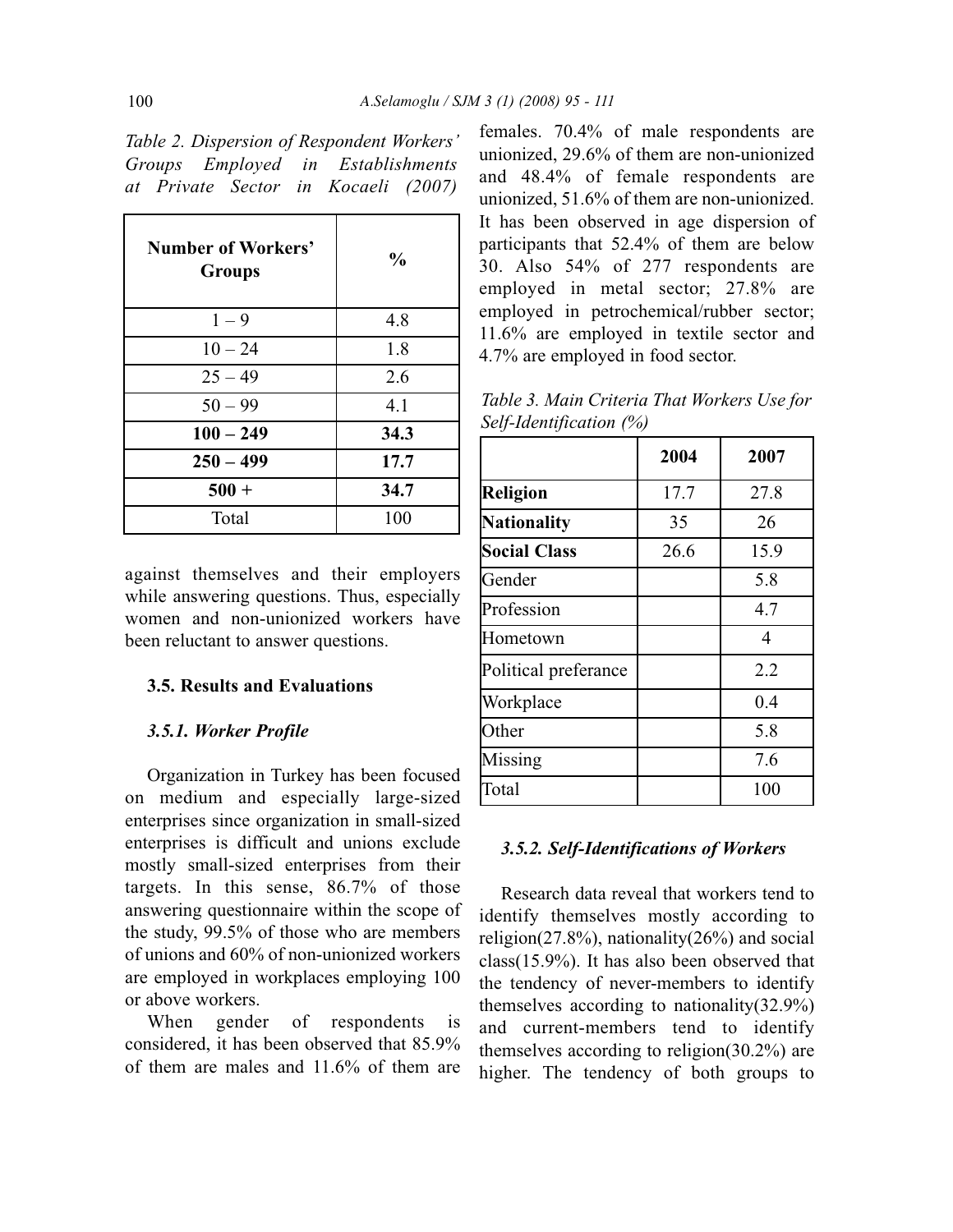identify themselves according to social class(17.5%) is relatively low.

When these are compared to the results of the study carried out in 2004, it has been observed that the tendency of workers to identify themselves according to nationality and social class decreased in 2007(from 35% to 26% and from 26.6% to 15.9%, respectively). On the other hand, the tendency to identify according to religion increased(from 17% to 27.8%).

This result may be related to general political conditions of Turkey. It can be suggested that alternative identities such as nationality, locality and religion come to prominence in individual and collective identity in the new period. One of the important reasons of this may result from the fact that workers perceive these identities as an instrument for feeling safe against uncertainty and instability in economic and social fields as well as for feeling a sense of belonging.

### *3.5.3. The Reliability Problem With Unions*

Unequality and uncertainty created by migration and economic crisis which have increased as a result of new liberal policies after 1980 strengthen fatalist, sceptic and introvert individual perception and increase alineation of individuals to society. Many reasons such as difficulty of social movement opportunities, prolongation of lawsuits in judicial process, corruptions in public administration, weakening of social policies have increased individuals' lack of confidence in collective organizations and each other.(Azkan, 2001) According to results of a study carried out on values of Turkish society, 90% of participants stated that "it is necessary to be careful when you

| <b>Institutions</b>      | $\frac{0}{0}$ |
|--------------------------|---------------|
| Army                     | 47.6          |
| Presidency               | 14.2          |
| Courts                   | 11.8          |
| Religious Institutions   | 5.9           |
| Universities             | 4.3           |
| <b>Trade Unions</b>      | 4.3           |
| NGOs                     | 3.5           |
| Parliament               | 3.1           |
| <b>Political Parties</b> | 2.8           |
| Police                   | 1.6           |
| Employers' Unions        | $0.8\,$       |
| Total                    | 100           |

*Table 4. Reliability of Institutions in Turkey*

*Table 5. "In Turkey, trade unions are reliable institutions" (%)*

|      | Definitely<br>disagree | Disagree | Undecided | Agree | Definitely<br>agree | Average Score |
|------|------------------------|----------|-----------|-------|---------------------|---------------|
| 2004 | 9.9                    | 32.5     | 28.1      | 23.6  | 5.9                 | 2.83          |
| 2007 | 19.3                   | 25.6     | 32.6      | 19.6  | 3                   | 2.61          |

establish a relation or make business with others". Namely, they do not trust people.(Gökce, 2001)

It is observed that there is a considerable lack of confidence in basic institutions of democratic society in Turkey. In another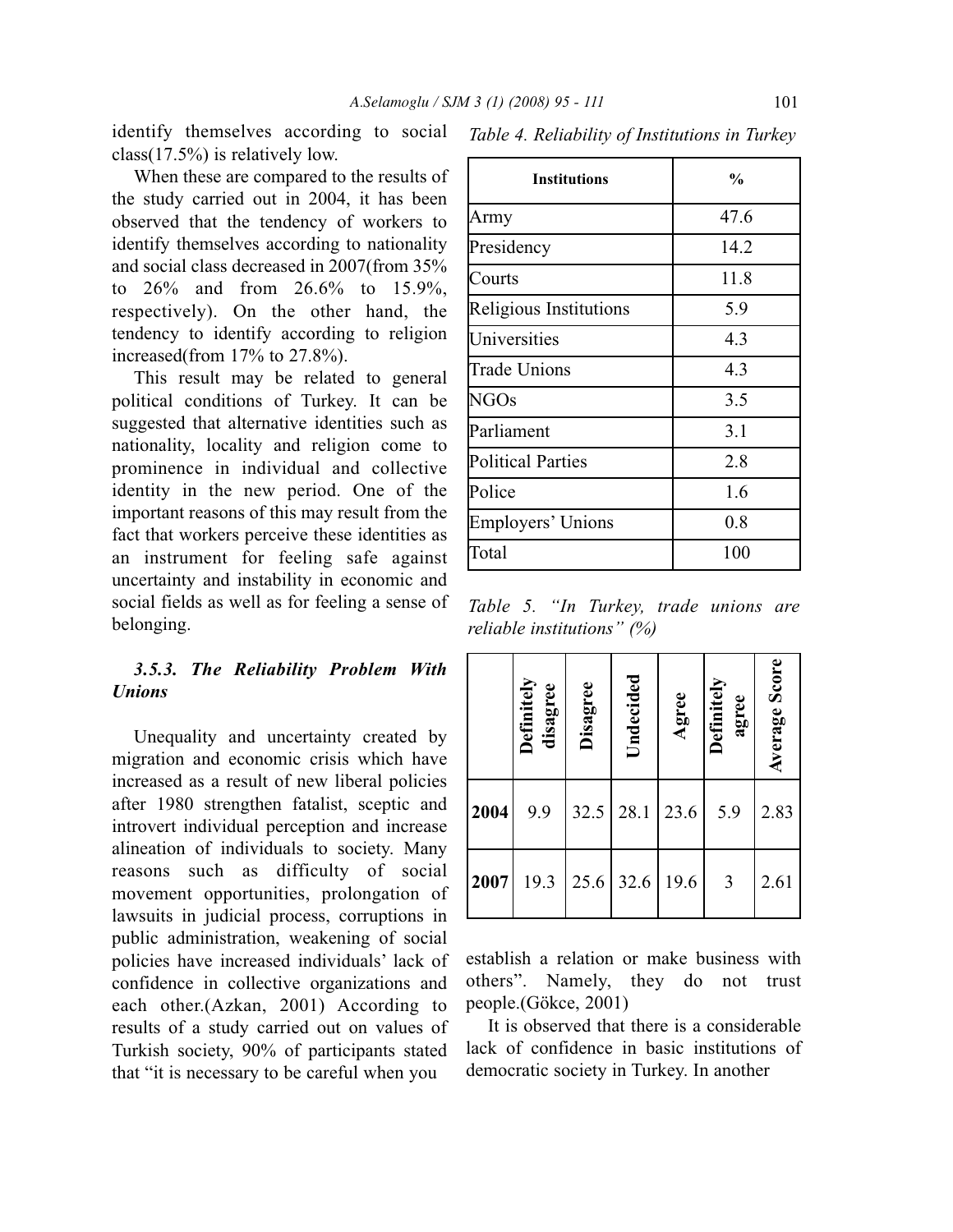|                                                            | Never-<br>members | $Ex-$<br>members members | Current- |
|------------------------------------------------------------|-------------------|--------------------------|----------|
| In Turkey,<br>trade unions<br>are reliable<br>institutions | 2.44              | 1.96                     | 2.79     |

*Table 6. "In Turkey, trade unions are reliable institutions" (2007)(Average Score)*

study, it has been found that the most important problems which should be resolved in society are expensiveness and unemployment but the confidence in political parties, parliament, government and unions, which are important institutions in solving such problems, is low. Contrary to these institutions, the army is the most reliable institution with 77%. According to the results of the study which covers 3021 people from various cities, 34% of participants stated that they trust unions and 25% stated that they trust at medium level and 42% stated that they do not trust unions.(Adaman, 2002) This situation indicates that unions have problems in their relations with society and these problems may be related to general lack of confidence which is widespread among society.

The lack of confidence problem between society and unions can also be observed between workers and unions. According to the results of the study we carried out in 2007, the rate of workers who think that army is the most reliable is 47.6% and the rate of those who consider unions as the most reliable organization is only 4%.

As can be seen from the table above, workers are mostly undecided and in negative attitude regarding confidence in

*Table 7. "Can Trade Unions Protect and Advance Employees' Rights and Interests in Turkey?" (%)*

|      | <b>Yes</b> | N <sub>0</sub> | Undecided |
|------|------------|----------------|-----------|
| 2004 | 10.8       | 82.3           | 6.9       |
| 2007 | 7.6        | 82.5           | 9.9       |

unions. When compared to the results of 2004 study, it has been observed that these tendencies have not changed much but negative attitude has strengthened. Nevertheles, while the rate of those who find unions reliable was 29.5% in 2004, this rate decreased to 22.6% in 2007.

When results are evaluated in relation to union membership variable, it has been seen that a meaningful difference has emerged in relation to level of confidence in unions. Level of confidence of never-members and especially ex-members is found to be lower than current-members.

# *3.5.4. The Problem of Unions With Protection of Rights and Interests*

How union policies are perceived in general and whether they are successful are related to union's power and confidence. In this regard, the fact that workers think positively about union's protection and advancement of rights and interests increases membership tendency of non-unionized workers and satisfaction level of unionized workers. The study has tried to put forward general opinions of unionized and nonunionized workers in Turkey regarding union movement and the success of union politics.

The table 7., demonstrates that the belief among workers that unions can protect their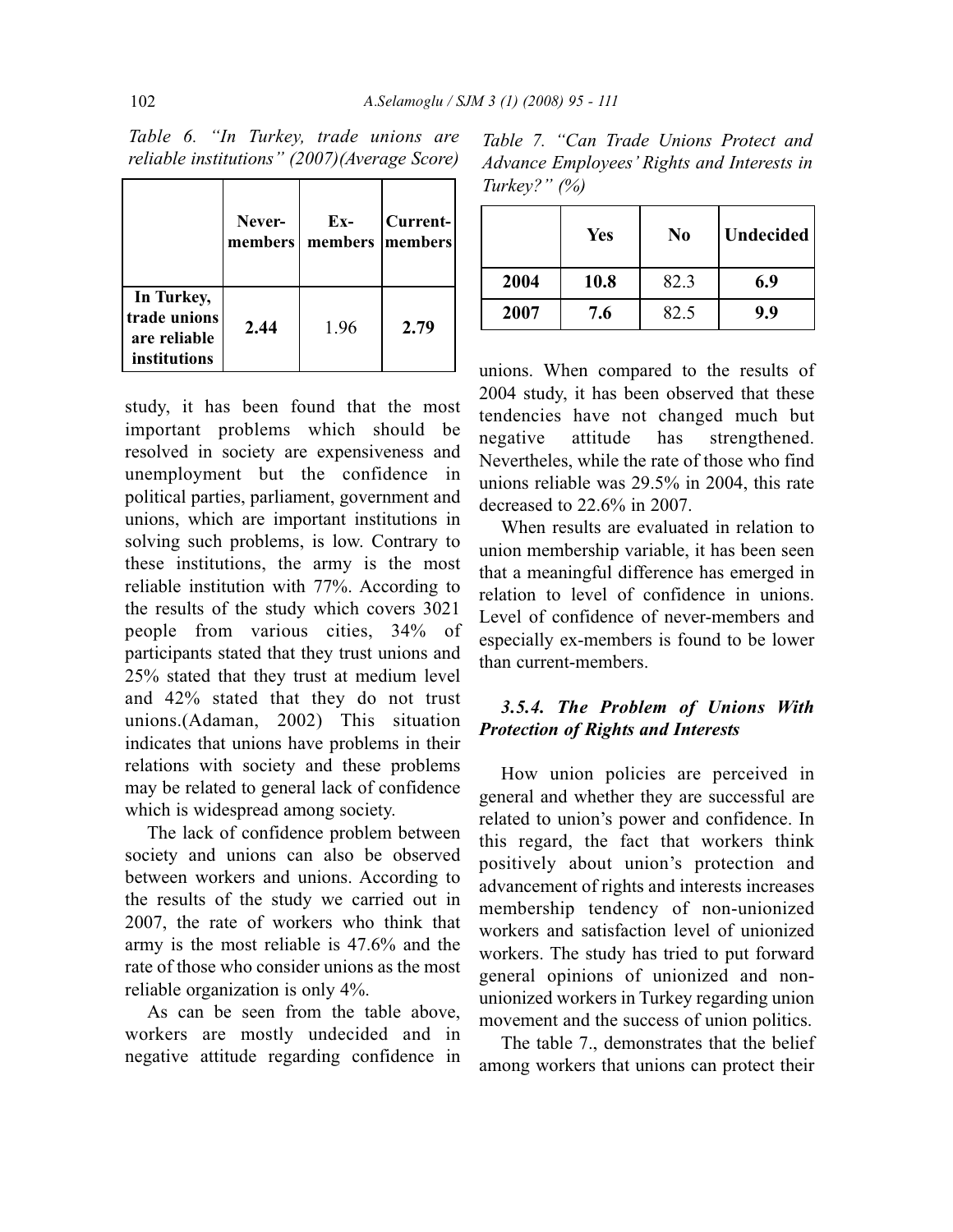|                     | <b>YES</b> | NO   | <b>Undecided</b> |
|---------------------|------------|------|------------------|
| Never-<br>members   | 6.8        | 78   | 15.3             |
| $Ex-$<br>members    |            | 100  |                  |
| Current-<br>members | 8.9        | 81.6 | 9.5              |
| <b>Total</b>        | 7.6        | 82.5 | 9.9              |

*Table 8. "Can Trade Unions Protect and Advance Employees' Rights and Interests in Turkey?" (%)*

rights and interests is very low. When the results of 2004 and 2007 are compared, it is observed that this negativity has not changed. However, a decrease in the rate of those who think positively and an increase in the rate of undecided people have been observed.

When the results are evaluated in relation to union membership, striking differences have been observed. 81.6% of currentmembers and all of the ex-members believe that unions can not protect and advance rights and interests of workers. Observations made during the questionnaire indicate that this situation may be related to union membership experience.

When workers who think that unions cannot protect and advance workers' rights and interests sufficiently are asked the reasons of this situation, employer's pressure, anti-democratic laws and inadequacy of unionists are stated frankly within the scope of 2007 study. It has been observed among workers that the tendency to associate the roots of failure of unions with external conditions is higher. However, opinions of workers differ according to membership variable. As can be extracted from the relevant table, never-members and ex-members think that this problem results from inadequacy of unionists. Besides, 31%

*Table 9. Reasons Regarding Why Trade Unions Can Not Protect Rights and Interests of Trade Unions (%)*

| <b>Statements</b>                                 | Current- | Never-<br>members members members | $Ex-$    | <b>Total</b> |
|---------------------------------------------------|----------|-----------------------------------|----------|--------------|
| Laws are anti-democratic                          | 31.8     | 13.3                              | 16.7     | 26.3         |
| Employers' pressure on workers                    | 29.1     | 31.1                              | 16.7     | 28.1         |
| Unionists are inadequate                          | 17.6     | 40                                | 45.8     | 25.3         |
| Inadequate union democracy                        | 6.8      | 2.2                               | $\Omega$ | 5.1          |
| Workers do not trust unions                       | 1.4      | 8.9                               | 8.3      | 3.7          |
| Dialogue with other unions is<br>inadequate       | 8.8      | 2.2                               | 8.3      | 7.4          |
| is<br>Dialogue<br>with<br>employers<br>inadequate | 1.4      | $\theta$                          | 4.2      | 1.4          |
| Other                                             | 3.4      | $\theta$                          | 2.2      | 2.8          |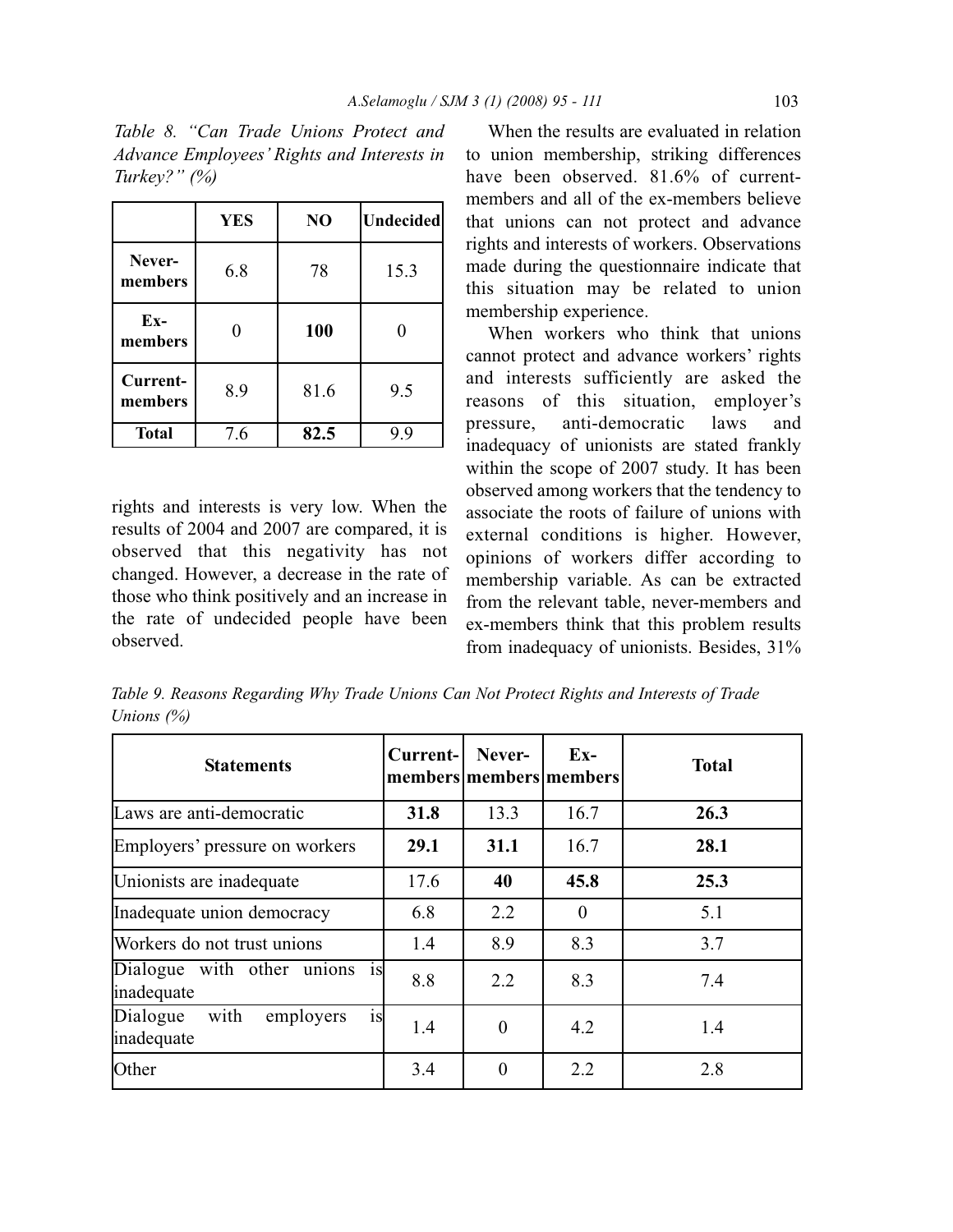*Table 10. "Can Trade Unions Protect and Advance Employees' Rights and Interests in Turkey?" (%)*

|                        | <b>YES</b> | N <sub>O</sub> | Undecided |
|------------------------|------------|----------------|-----------|
| $C$ urrent-<br>members | 8.9        | 81.6           | 9.5       |

*Table 11."My trade union can protect the workers' rights and interests" (%)*

|      | <b>YES</b> | NO   | Undecided |
|------|------------|------|-----------|
| 2004 | 41.9       | 48.8 | 9.4       |
| 2007 | 17.7       | 60.6 | 21.7      |

of never-members point out employers' pressure as well. Both groups also attach lower importance to anti-democratic laws as a reason. On the other hand, currentmembers think anti-democratic laws as first and employers` pressures as the second reason of why unions can not protect rights and interests of workers. In addition, it is striking that these two reasons are very close and predominant proportionally.

As can be seen, the tendency of currentmembers to associate failure of unions with anti-democratic laws is higher than both never-members and ex-members. This situation possibly stems from the fact that unions inform their members about laws very well. Another possible reason of this situation is that the tendency of professional unionists to associate the failure in union movement with laws is strong.(Bugra) Indeed, an industrial relations model based on laws prevails in Turkey. Thus, laws both have been the basis of unions and an area of struggle and complaint for unionists for a long time.

## *3.5.5. The Problem of Unions With Protection of Rights and Interests of Their Members*

Current-members indicate that they think more positively about the success of their union in relation to protecting rights and interests compared to the general belief in Turkey. As can be seen from the relevant table, according to the results of 2007 study, 81.6% of current-members believe that unions in Turkey can not protect workers' rights and interests, this rate decreases to 60.6% for their own union.

However, when the results of 2007 are compared to the results of 2004, it is observed among current-members that negative opinions regarding the success of their unions in relation to protection of rights and interests of workers and the rate of those who are undecided have strikingly increased in 2007. It may be considered that factors such as economic crisis, regression in real wages, flexibility, unemployment, shrinking of coverage of collective bargaining and the lack of confidence are effective upon this process.

### *3.5.6. Why Do Workers Not Become Members?*

The answer of why workers do not become members of unions lies in external conditions as well as workers' perception of unions. As known, there are many reasons which affect general and specific attitudes of workers towards unions. The most prominent one is workers' experiences with unions. Thus, union membership is effective upon workers' attitudes. It is possible to see the difference created by this effect in all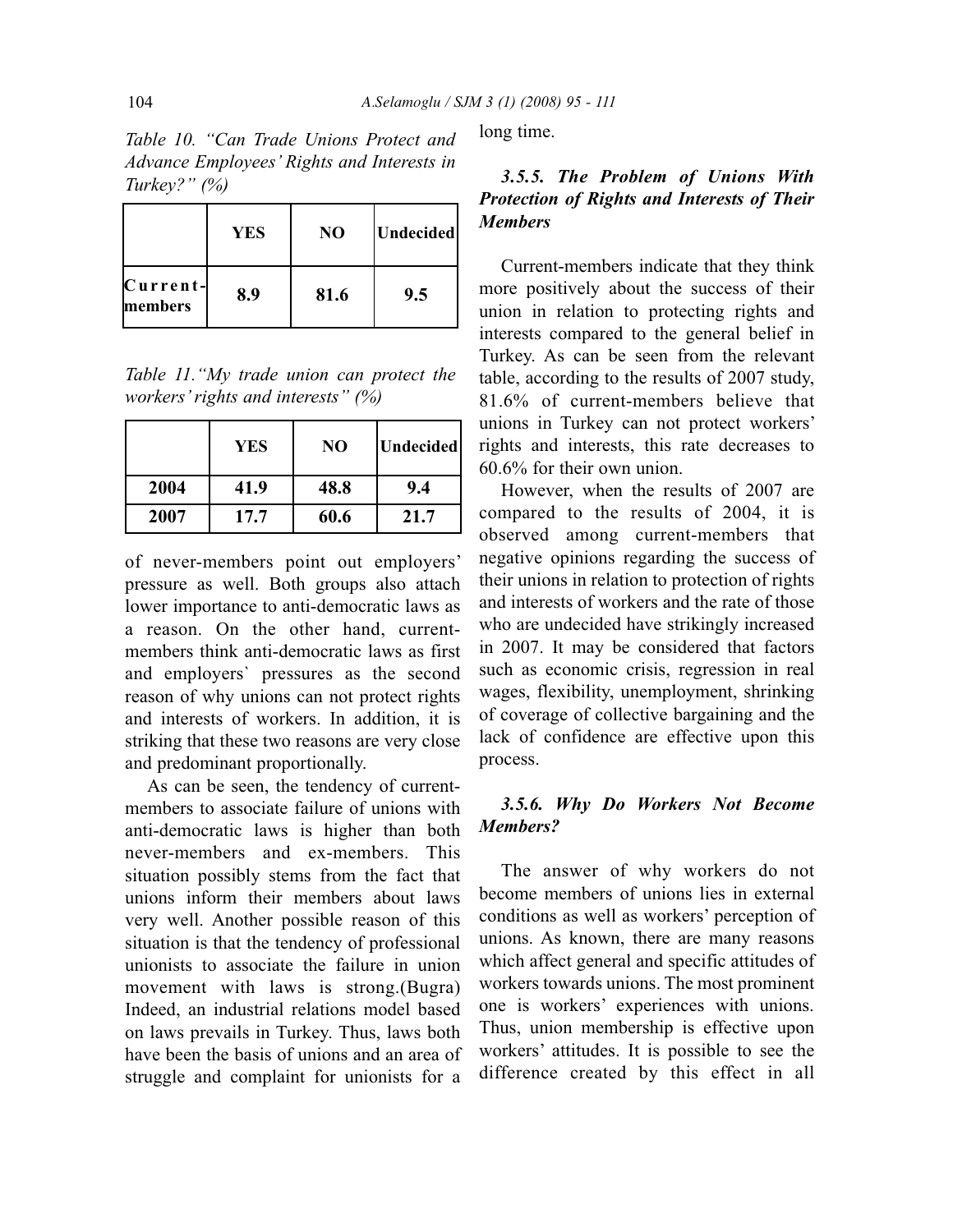|                                                                          | Never-<br>members | <b>Ex-members</b> | <b>Total</b> |
|--------------------------------------------------------------------------|-------------------|-------------------|--------------|
| I don't trust trade unions                                               | 25.9              | 34.8              | 28.6         |
| No union organized in the workplace                                      | 27.8              | 13                | 23.4         |
| My current situation in the workplace don't<br>change with membership    | 14.8              | 8.7               | 13           |
| Employers' pressures (dismissal, and threat<br>etc)                      | 5.6               | 21.7              | 10.4         |
| I don't believe in the union officials                                   | 7.4               | 8.7               | 7.8          |
| My other friends do not have a union<br>membership                       | 9.3               | $\theta$          | 6.5          |
| Unions can not meet the expectations of their<br>members                 | 3.7               | $\mathbf{0}$      | 2.6          |
| I can solve my workplace problems with the<br>employer or the management | $\Omega$          | $\mathbf{0}$      | 1.3          |
| I don't want to pay the membership fee                                   | 1.9               | $\theta$          | 1.3          |
| Other                                                                    | 3.7               | 8.7               | 5.2          |

*Table 12. The Reasons That Workers Are Not Being Members of Unions (%)*

questionnaires where membership is used as a variable. It is also observed in the results regarding why workers do not become members of unions that there is a perception difference according to membership variable.

As mentioned before, unionization of workers in private sector becomes more difficult due to external conditions. In addition to this, observations point out that workers do not believe the possibility that membership will create a condition in favour of them and also they do not believe to overcome risks to be created by membership with the support of unions.

Indeed, 28.6% of workers stated that they do not become union members since they do not trust unions, 13% of workers believe that their current situation in workplace will not change with membership, 7.8% of workers do not believe in union officials and 2.6% of workers believe that unions can not meet the expectations of members. These results indicate that totally 52% of workers do not become members due to reasons arising from lack of confidence in unions in general.

Another important result is that nevermembers stated as the leading reason of why they do not become members that there is no any organized union in their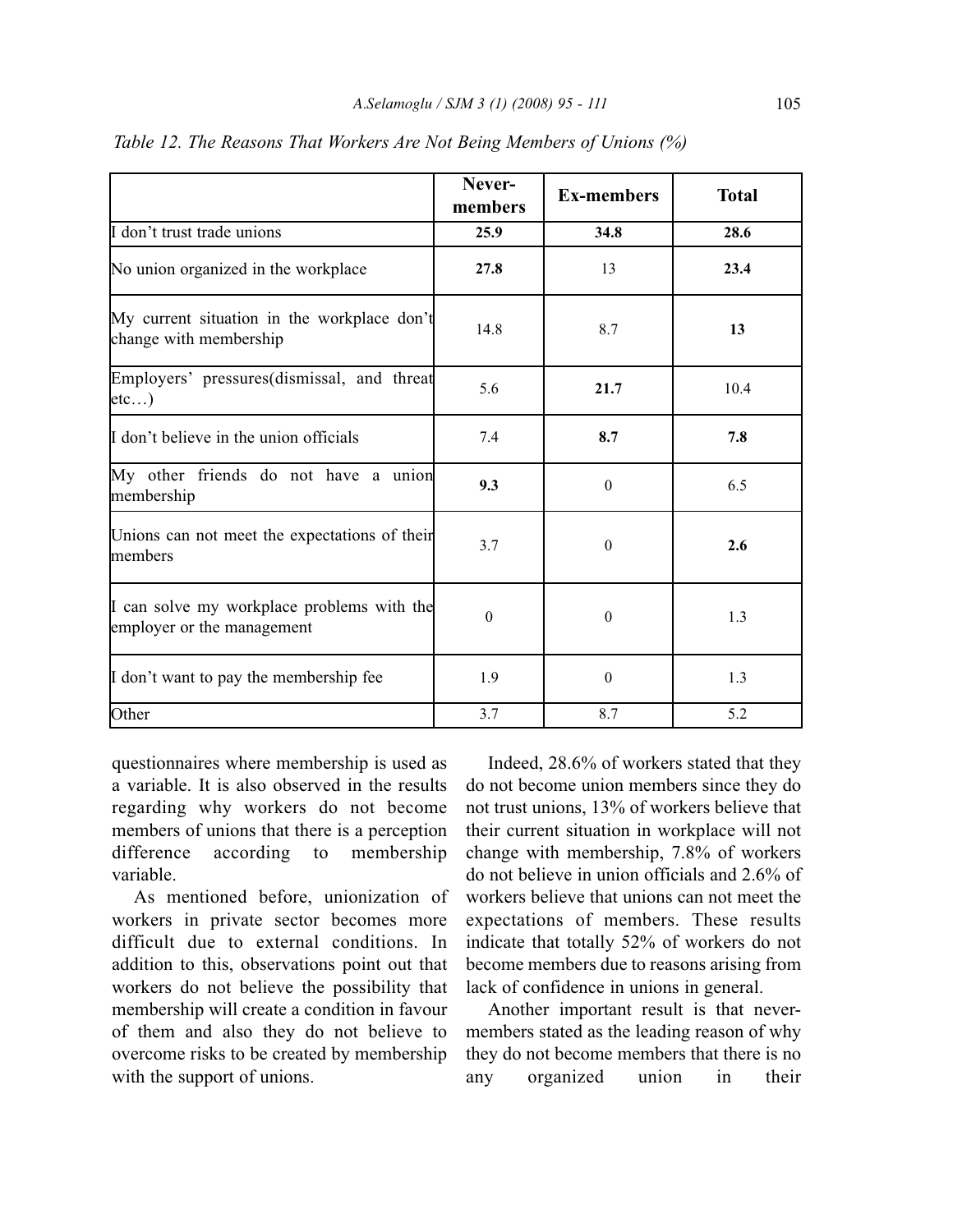workplace(27.8%). When the rate of nevermembers and stated that they do not become union members since their friends are not union members is taken into account(9.3%), the rate of never-members since there is no organization in workplace increases to 37.1% among never-members. This situation is worth mentioning since it demonstrates that weakness of a social environment in workplaces which will discourage membership is an important factor regarding that workers do not become union members. Thus, unorganization leads to unorganization once again. So the results point out to inadequacy of communication level of unions with never-members and to the importance of organization in workplace under the leadership of unions.

Reasons regarding why workers do not become union members display considerable differences according to membership variable. 27.8% of never-members stated that they do not become members since there is no any organized union in the workplace and 25.9% of never-members stated that they do not become members since they do not trust unions. However, it is understood that lack of confidence in unions(34.8%), problem of disblief towards union officials (8.7%) and employers' pressure(21.7%) are important reasons which affect the fact that ex-members do not become union members. This situation demonstrates that ex-members are more informed and experienced about unions than never-members and the great extent of employers' pressure on exmembers is more evident especially in the phase of organization and during termination of membership.

# *3.5.7. Workers' Opinions Regarding Trade Unions*

# *a. General Opinions of Workers Regarding Trade Unions*

General attitudes towards unions result from workers' opinions regarding objectives, successes and leadership of unions. In this sense, the results of the study indicate that it is not true to say that unions have lost their importance from the standpoint of workers. It is observed that workers are generally in a positive attitude towards union movement and organization. Such as; 77.1% of workers responded posivitely to the expression of "trade unions are necessary to protect rights and interests of workers" and 67.4% of

*Table 13. The Reasons That Workers Are Not Being Members of Unions (%)*

|                                                                                                  | <b>Definitely</b><br>disagree | <b>Disagree</b> | <b>Undecided</b> | Agree | <b>Definitely</b><br>Agree |
|--------------------------------------------------------------------------------------------------|-------------------------------|-----------------|------------------|-------|----------------------------|
| Unions are democratic institutions<br><b>that</b><br>provide<br>solidarity<br>and<br>cooperation | 4,9                           | 15,4            | 14,7             | 45,5  | 19,5                       |
| Unions are necessary for protecting<br>the rights and interests of workers                       | 3                             | 8,9             | 11,1             | 41,5  | 35,6                       |
| If workers become union members,<br>their<br>will<br>working conditions<br>improve               | 1,9                           | 12,2            | 18,5             | 39,6  | 27,8                       |
| Unions are organizations that defend<br>rights and interets of all workers                       | 13,1                          | 28,5            | 16,1             | 27,8  | 13,5                       |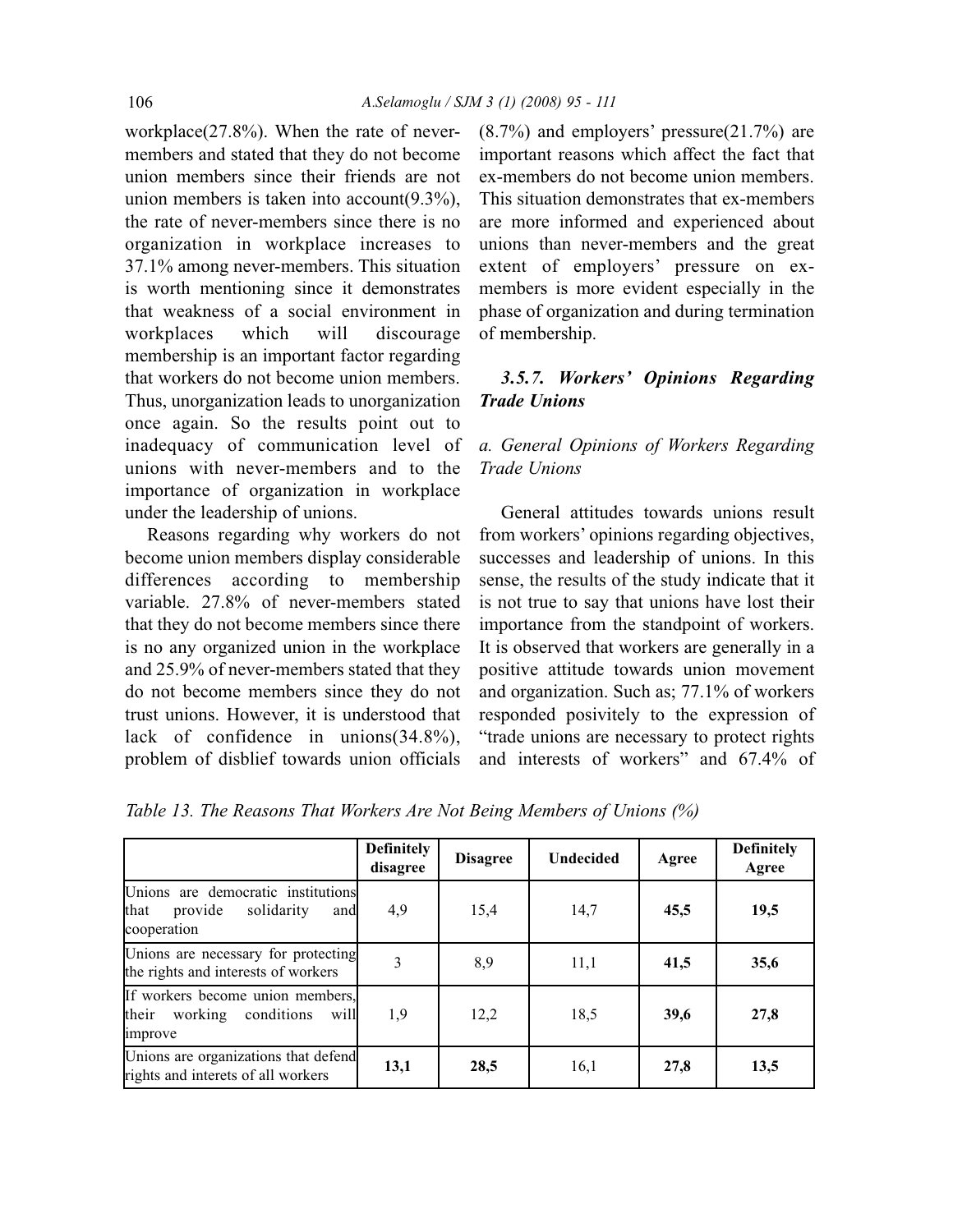workers stated that they believe union membership improves working conditions. And also the rate of workers who think that unions are organizations which provide workers' unity and solidarity is 65%.

As it is observed in other results, there are important differences in attitudes towards union movement according to membership variable. As can be understood from the relevant table, current-members demonstrate a more positive attitude than never-members or ex-members. Besides, ex-members demonstrate the most negative attitudes towards union movement.

When the results of 2007 are compared to the results of 2004, it is observed that attitudes towards union movement have not changed much but positive attitudes have slightly weakened. For example, while 85% of respondents in 2004 study think that trade unions are necessary to protect rights and interests of workers, this rate decreased to 77% in 2007.

*b. Opinions of Members Regarding Their Unions*

Obtaining beter working conditions and wages on behalf of their members by concluding collective agreements is almost only and the most important activity of unions in Turkey. In this context, positive answer given by current-members to the expression "my working conditions have improved with union membership"(64.4%) is notable in relation to emphasizing the importance of collective agreements. In brief, current-members tend to think that union membership has improved their working conditions. Besides, the expression "the worst trade union is better than nonexistence of trade union" used widely among current-members while the study was being carried out made us think that currentmembers have made this evaluation by considering working conditions of ununionized workplaces in general.

*Table 14. Attitudes and Evaluations of Workers Regarding Trade Unions According to Years (2004- 2007) (Average Score)*

|                                                                               | 2004 | 2007 |
|-------------------------------------------------------------------------------|------|------|
| Unions are democratic institutions that provide<br>solidarity and cooperation | 3.78 | 3.59 |
| Unions are necessary for protecting the rights and<br>interests of workers    | 4.17 | 3.98 |
| If workers become union members, their working<br>conditions will improve     | 3.91 | 3.79 |
| Unions protect rights and interests of all workers                            |      | 3.01 |

On the other hand, undecideness(26.5%) and negative opinions(39.3%) regarding the expression "members are influential upon union policies" which aims to evaluate the relations of members with union organized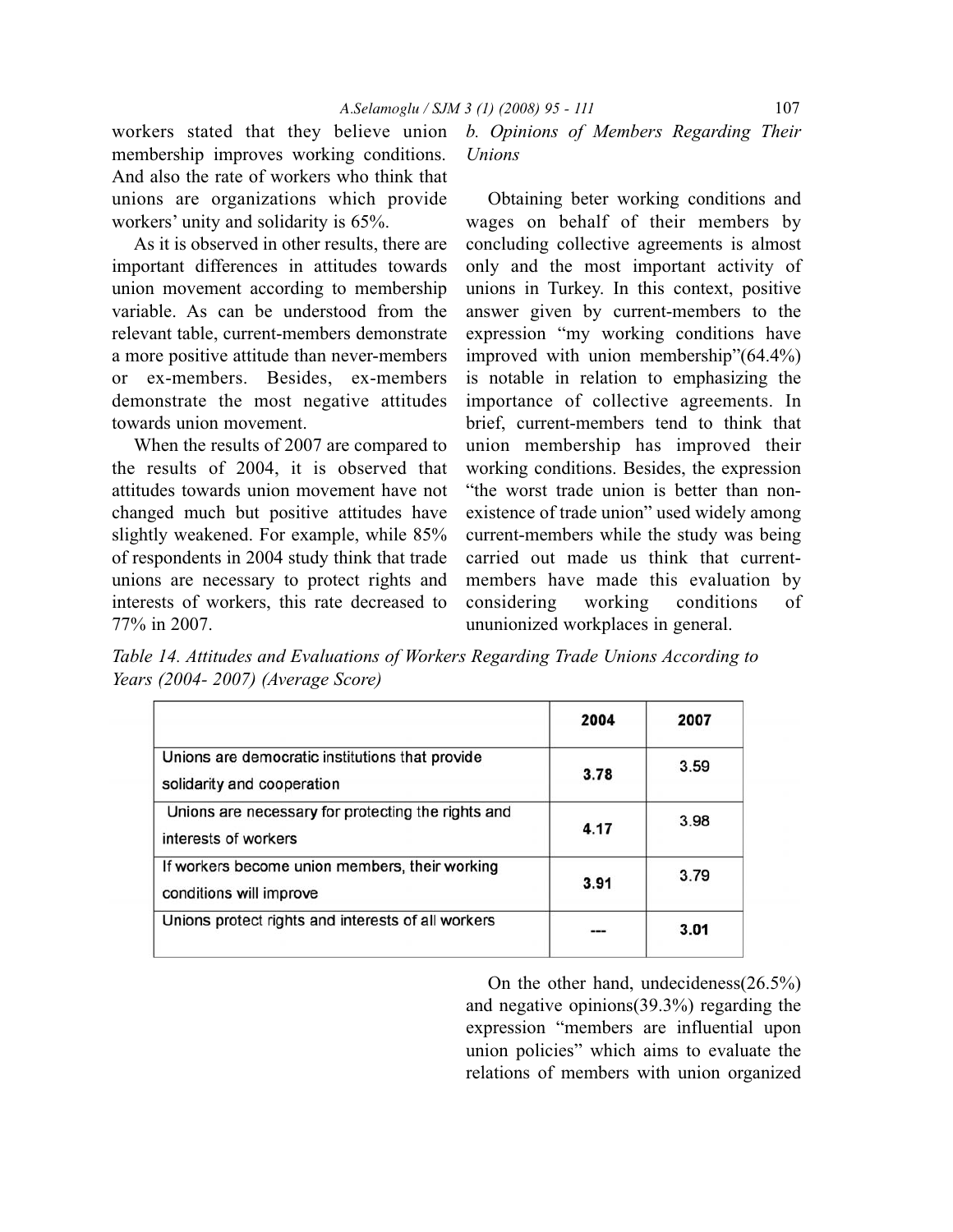*Table 15. Attitudes and Evaluations of Members Regarding Their Unions (%) (2007)*

|                                                                                  | 2004 | 2007 |
|----------------------------------------------------------------------------------|------|------|
| Unions are democratic institutions that<br>provide<br>solidarity and cooperation | 3.78 | 3.59 |
| Unions are necessary for protecting the rights and<br>interests of workers       | 4.17 | 3.98 |
| If workers become union members, their working<br>conditions will improve        | 3.91 | 3.79 |
| Unions protect rights and interests of all workers                               |      | 3.01 |

*Table 16. Attitudes and Evaluations of Members Regarding Their Unions (Average Score)*

|                                                                       | <b>Definitely</b><br>disagree | <b>Disagree</b> | <b>Undecided</b> | Agree | <b>Definitely</b><br>Agree |
|-----------------------------------------------------------------------|-------------------------------|-----------------|------------------|-------|----------------------------|
| working<br>My<br>conditions<br>were<br>improved with my membership to |                               |                 |                  |       |                            |
| union                                                                 | 6.1                           | 12.2            | 17.2             | 46.1  | 18.3                       |
| influential<br><b>Members</b><br>are<br>on<br>union's politics        | 12.2                          | 27.1            | 26.5             | 16.2  | 9.4                        |
| I trust my union in usage of<br>membership fees &<br>financial        |                               |                 |                  |       |                            |
| resources                                                             | 14.0                          | 13.5            | 39.3             | 29.2  | 3.9                        |
| My union is a democratic union &<br>provides solidarity & cooperation |                               |                 |                  |       |                            |
| among all members                                                     | 8.8                           | 26.9            | 29.1             | 20.6  | 3.8                        |
| All members are informed about<br>my union activities, desicions &    |                               |                 |                  |       |                            |
| policies                                                              | 7.2                           | 29.4            | 26.1             | 27.8  | 9.4                        |

in the workplace and members' effects upon union policies are important points. In addition to this, although the rates of those who give positive answers(37.2%) and those

who give negative answers(36.6%) to the expression "all members are informed about activities, decisions and policies of unions" are very close to each other, when those who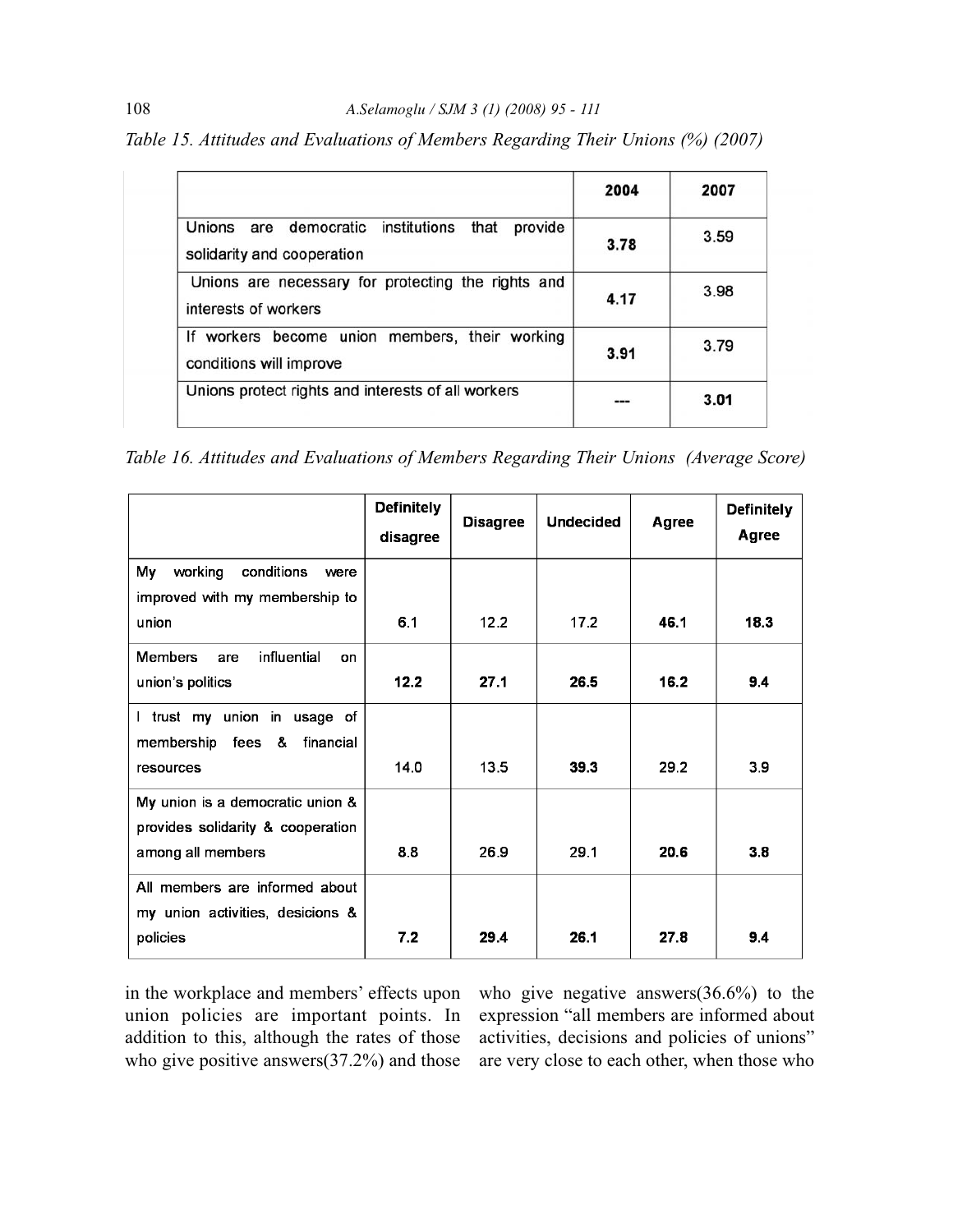|                                                                                         | Average      |      |  |
|-----------------------------------------------------------------------------------------|--------------|------|--|
|                                                                                         | <b>Score</b> |      |  |
|                                                                                         | 2004         | 2007 |  |
| My working conditions were improved with my membership to union                         | 3.92         | 3.58 |  |
| Members are influential on union's politics                                             | 3.28         | 2.92 |  |
| I trust my union in usage of membership fees & financial resources                      | 3.36         | 2.96 |  |
| My union is a democratic union & provides solidarity & cooperation among all<br>members | 3.48         | 2.95 |  |
| All members have knowledge about my union activities, desicions & policies              | 3.57         | 3.03 |  |

*Table 17. Attitudes and Evaluations of Members Regarding Their Unions (Average Score)*

are undecided(26.1%) are taken into consideration, it will not be wrong to express that members' relations with unions are problematic. Indeed, only 25.6% of currentmembers believe that they are effective upon union policies, 24.4% of current-members believe that their unions provide unity and solidarity of all members and are democratic and 37.2% of current-members believe that all members are informed about decisions, policies and activities of union. When all these results are evaluated together, it is seen that positive opinions of current-members regarding their unions are not very strong.

When compared to the results of 2004 study, it is seen that average points of answers given to all expressions in 2007 study have relatively decreased. This situation which can be evaluated as a negative development indicates in most general terms that the relations of unions with their members tend to weaken.

#### **4.CONCLUSION**

The results of the study and observations indicate that workers' confidence and

disbelief towards union movement in general and their unions decrease as long as unions lose power and follow introvert and defensive policies. On the other hand unionization becomes more and more vital from day to day especially due to negativity in working conditions in Turkey. In this context, according to the study results, 74.1% of workers stated that they want to become union members if reasons preventing membership to unions are removed. On the other hand, 75.3% of nevermembers stated that any union manager did not contact with them for membership request until today. Both these results and other observations indicate that unions have not tend to policy change in relation to this demand.

It is also observed that pragmatism among workers becomes widespread especially through deterioration of working conditions. In our question regarding "what should the target of trade unions be in the long term?", 46.4% of current-members stated that they should provide workers better wages and working conditions, 24.3% of currentmembers stated that they should provide unity of unions and make them stronger in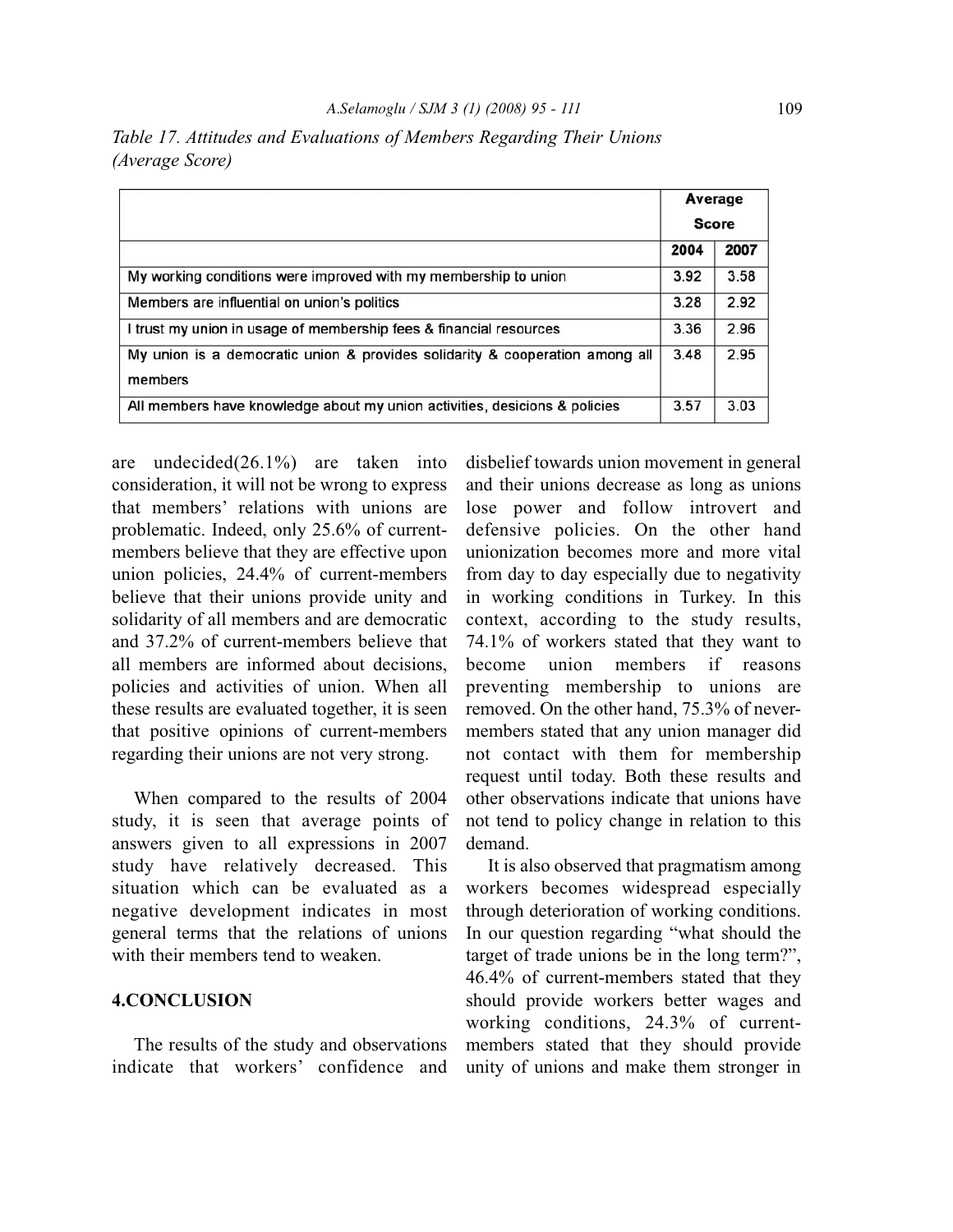Turkey and only 16% of current-members stated that they should try to increase society's welfare rather than workers. However, a contrary result was obtained in 2004 study. While 33.8% of currentmembers have emphasized the importance of trying to increase society's welfare and 30.6% of current-members have emphasized the importance of providing unity of unions and making them stronger in Turkey and only 22.5% of current-members believe that the most important target of unions in the long term should be providing workers better wages and working conditions. In this context, it can be suggested that while core labour force shrinks, the tendency of unionized workers who are core labour move with the instinct of protecting their wages and working conditions.

Today, workers associate failure of unions with employers' pressure, inadequacy of unionists, anti-democratic laws as well as uninterest of workers. Although agressive attitudes of employers towards unions and the fear of workers are important, it is necessary that trade unions think about why they can not assume responsibility against employers' threat or eliminate workers' fears and draw them into unions.

#### **Refrences:**

Alpaslan Işıklı, (1993)" Waged Labour and Unionization", Turkey in Transition, Second Edition, Edited by Irvin Cemil Schick, Ertugrul Ahmet Tonak, Istanbul, Belge Publication, p.326. (Alpaslan Işıklı, "Ücretli Emek ve Sendikalaşma", Geçiş Sürecinde Türkiye, 2.bs. Der. Irvin Cemil Schick, Ertuğrul Ahmet Tonak, İstanbul, Belge, 1993, s.326.)

Ayşe Bugra, Fikret Adaman, Ahmet Insel, New Developments in Working Life and Changing Role of Unions in Turkey, Bosphorus University Social Policy Forum Research Report, p.8.(Ayşe Buğra, Fikret Adaman, Ahmet İnsel, Çalışma Hayatında Yeni Gelişmeler ve Türkiye'de Sendikaların Değişen Rolü, Boğaziçi Üniversitesi Sosyal Politika Forumu Araştırma Raporu, s.8.)

Aziz Celik, Kuvvet Lordoglu, (19.01.2007) "The Problems of Official Unionization Statistics in Turkey" www.calismatoplum.org /sayi9/celik\_lordoglu.pdf,p.27, (Aziz Çelik, Kuvvet Lordoğlu, "Türkiye'de Resmi Sendikalaşma İstatistiklerinin Sorunları Üstüne"www.calismatoplum.org /sayi9/celik\_lordoglu.pdf, s.27,19.01.2007. )

Birsen Gökce, (2001) "Political and Societal Elements Affecting Turkish Societal Structure", National Problems and The Ways to Democratic Demokratik Solutions, Edited by Ilhan Azkan, Ekin Publication, İstanbul, p.231-232. (Birsen Gökçe, "Türkiye'nin Toplumsal Yapısını Etkileyen Siyasal ve Toplumsal Öğeler", Ulusal Sorunlar ve Demokratik Çözüm Yolları, Der.İlhan Azkan, Ekin Kitapevi, İstanbul, 2001, s.231-232.)

Bugra, Adaman, Insel, New Developments in Working Life and Changing Role of Unions in Turkey, Bosphorus University Social Policy Forum Research Report, p.22.(Buğra, Adaman, İnsel, Çalışma Hayatında Yeni Gelişmeler ve Türkiye'de Sendikaların Değişen Rolü, Boğaziçi Üniversitesi Sosyal Politika Forumu Araştırma Raporu, s.22.)

Erinc Yeldan, (2001) The Turkish Economy in Globalization, Second Edition, Iletisim Publication, Istanbul, 2001, pp.31-32.(Erinç Yeldan, Küreselleşme Sürecinde Türkiye Ekonomisi, 2.bs. İletişim, İstanbul, s.31-32.)

Fikret Adaman, Ali Carkoglu, Burhan Senatalar, (2002) Household View on the Causes of Corruption in Turkey and Suggested Preventive Measures, Turkey Social, Economic and Political Research Foundation, Istanbul, p.34,37. (Fikret Adaman, Ali Çarkoğlu, Burhan Şenatalar, Household View on the Causes of Corruption in Turkey and Suggested Preventive Measures, TESEV, İstanbul, 2002, s.34,37.)

Fikret Senses,(2003) "Neo-liberal Economic